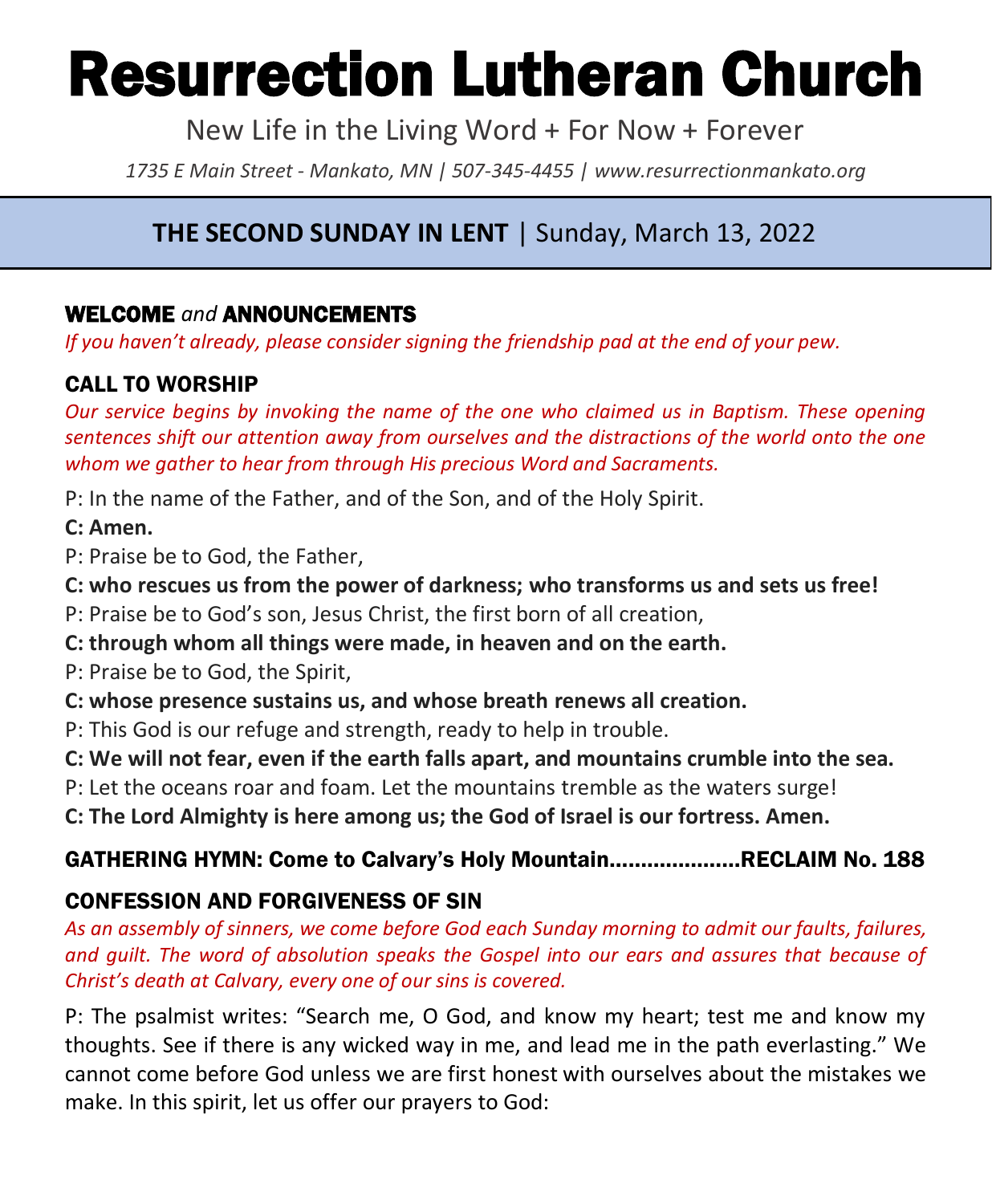P: Gracious God,

**C: Our sins are too heavy to carry, too real to hide, and too deep to undo. Forgive what our lips tremble to name and what our hearts can no longer bear. Set us free from a past that we cannot change and grant us grace to grow more and more into your likeness and image; through Jesus Christ, the light of the world. Amen.** 

P: God so loved the world that he gave his only Son, so that everyone who believes in him may not perish, but have eternal life. It is true that we have sinned. But it is a greater truth that we are forgiven through God's love in Jesus Christ. To all who humbly seek the mercy of God He says, "your sins are forgiven."

**C: Amen!** 

# THE HYMN OF GLORY

*These words are a response to the gracious and steadfast mercy of God, who pours out his love on undeserving sinners. Together we lift our voices in a song of praise to the trinity – Father, Son and Holy Spirit – for the gift of salvation and new life.* 



## PRAYER OF THE DAY

P: The Lord be with you.

#### **C: And also with you.**

#### P: Let us pray…

**All: Gather us, gracious Lord, into the saving grace of your covenantal promises. Show us the light of your countenance and remind us often of our true citizenship; through Jesus Christ, our Lord, who lives and reigns with you and the Holy Spirit, one God now and forever. Amen.**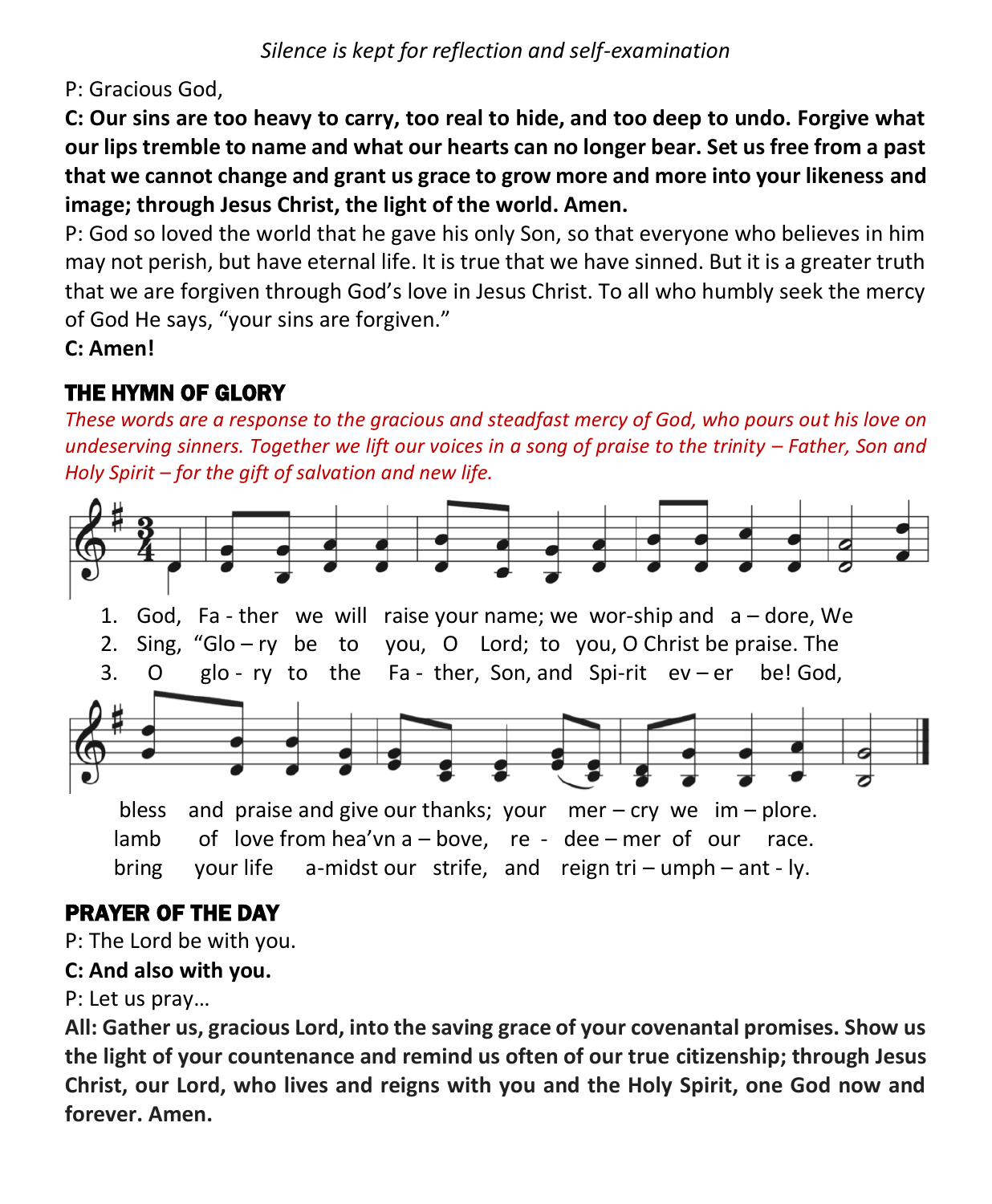#### CHILDREN'S SERMON

#### FIRST READING: Jeremiah 26:8-15 (ESV)

*Jeremiah called the Israelites to repentance, warning them of the potential for disastrous consequences should the people not change their ways and live according to the will of God. With hardened hearts, the people rejected Jeremiah's prophesy and threatened his life.*

 ${}^{8}$ And when Jeremiah had finished speaking all that the Lord had commanded him to speak to all the people, then the priests and the prophets and all the people laid hold of him, saying, "You shall die! <sup>9</sup>Why have you prophesied in the name of the Lord, saying, 'This house shall be like Shiloh, and this city shall be desolate, without inhabitant'?" And all the people gathered around Jeremiah in the house of the Lord.

 $10$ When the officials of Judah heard these things, they came up from the king's house to the house of the Lord and took their seat in the entry of the New Gate of the house of the Lord.  $11$ Then the priests and the prophets said to the officials and to all the people, "This man deserves the sentence of death, because he has prophesied against this city, as you have heard with your own ears."  $^{12}$ Then Jeremiah spoke to all the officials and all the people, saying, "The Lord sent me to prophesy against this house and this city all the words you have heard.  $^{13}$ Now therefore mend your ways and your deeds, and obey the voice of the Lord your God, and the Lord will relent of the disaster that he has pronounced against you.  $14$ But as for me, behold, I am in your hands. Do with me as seems good and right to you.  $^{15}$ Only know for certain that if you put me to death, you will bring innocent blood upon yourselves and upon this city and its inhabitants, for in truth the Lord sent me to you to speak all these words in your ears."

R: The Word of the Lord.

**C: Thanks be to God!** 

### RESPONSIVE READING: Psalm 4 (ESV)

*The psalmist cried out to God for deliverance. So confident was he in the goodness of God, that while still in the midst of tribulation he declared that he would sleep in peace.* 

R: Answer me when I call, O God of my righteousness! You have given me relief when I was in distress. Be gracious to me and hear my prayer!

#### **C: O men, how long shall my honor be turned into shame? How long will you love vain words and seek after lies?**

R: But know that the Lord has set apart the godly for himself; the Lord hears when I call to him.

**C: Be angry, do not sin; ponder in your own hearts on your beds, and be silent.**

R: Offer right sacrifices, and put your trust in the Lord.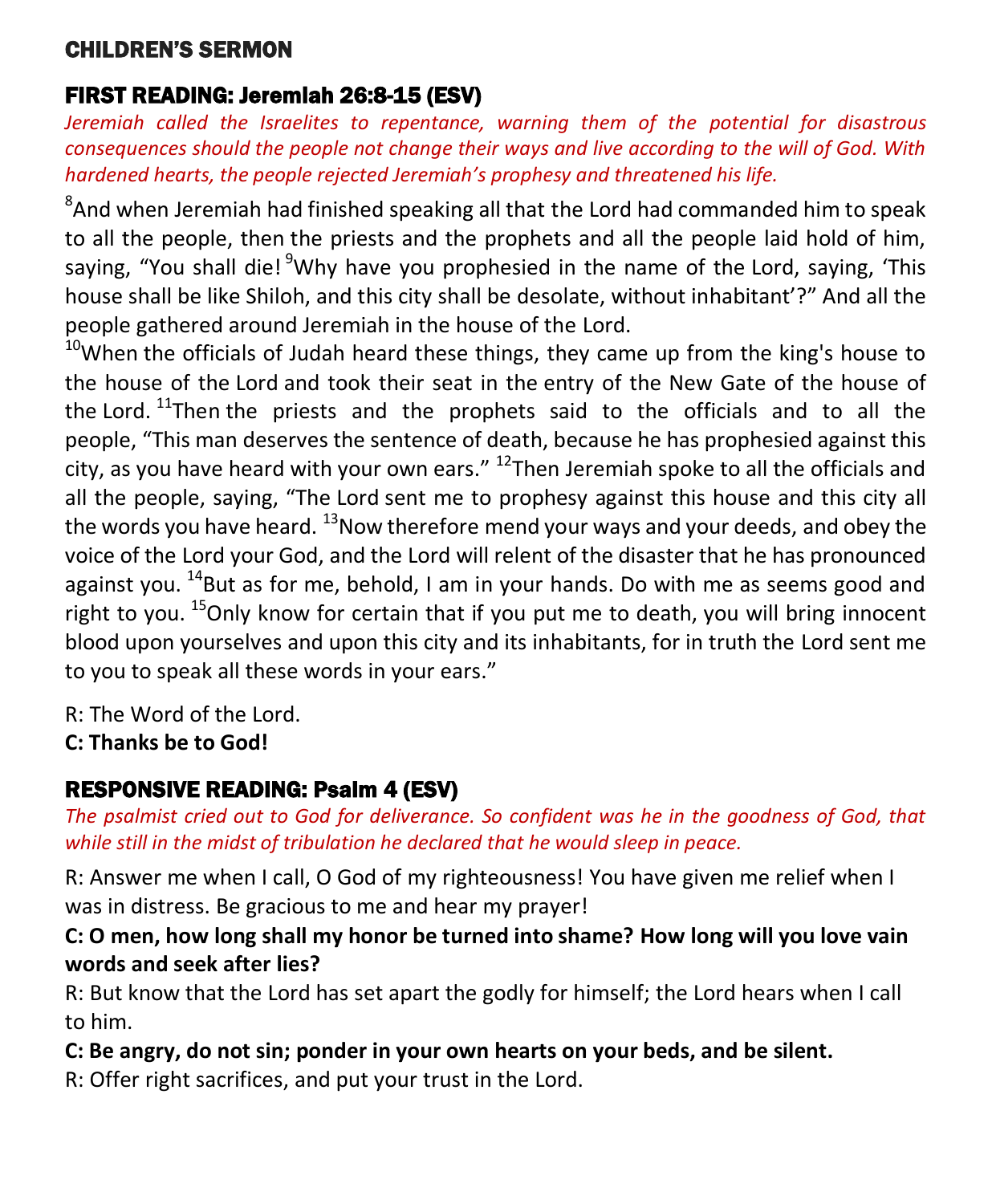#### **C: There are many who say, "Who will show us some good? Lift up the light of your face upon us, O Lord!"**

R: You put more joy in my heart than they have when their grain and wine abound. **C: In peace I will both lie down and sleep; for you alone, O Lord, make me dwell in safety.**

R: The Word of the Lord. **C: Thanks be to God!** 

#### SECOND READING: Philippians 3:17—4:1 (ESV)

*The saints in Philippi were reminded that the good news of God's saving action in Jesus' death and resurrection is a word that changes us. The Philippians were to no longer live as enemies of the cross, rather they have been called to live as those who are to imitate Jesus Christ.* 

 $17$ Brothers, join in imitating me, and keep your eyes on those who walk according to the example you have in us.  $^{18}$ For many, of whom I have often told you and now tell you even with tears, walk as enemies of the cross of Christ.  $^{19}$ Their end is destruction, their god is their belly, and they glory in their shame, with minds set on earthly things.  $^{20}$ But our citizenship is in heaven, and from it we await a Savior, the Lord Jesus Christ,  $21$ who will transform our lowly body to be like his glorious body, by the power that enables him even to subject all things to himself.  $^{1}$ Therefore, my brothers, whom I love and long for, my joy and crown, stand firm thus in the Lord, my beloved.

R: The Word of the Lord. **C: Thanks be to God!** 

#### THE GOSPEL ACCLAMATION

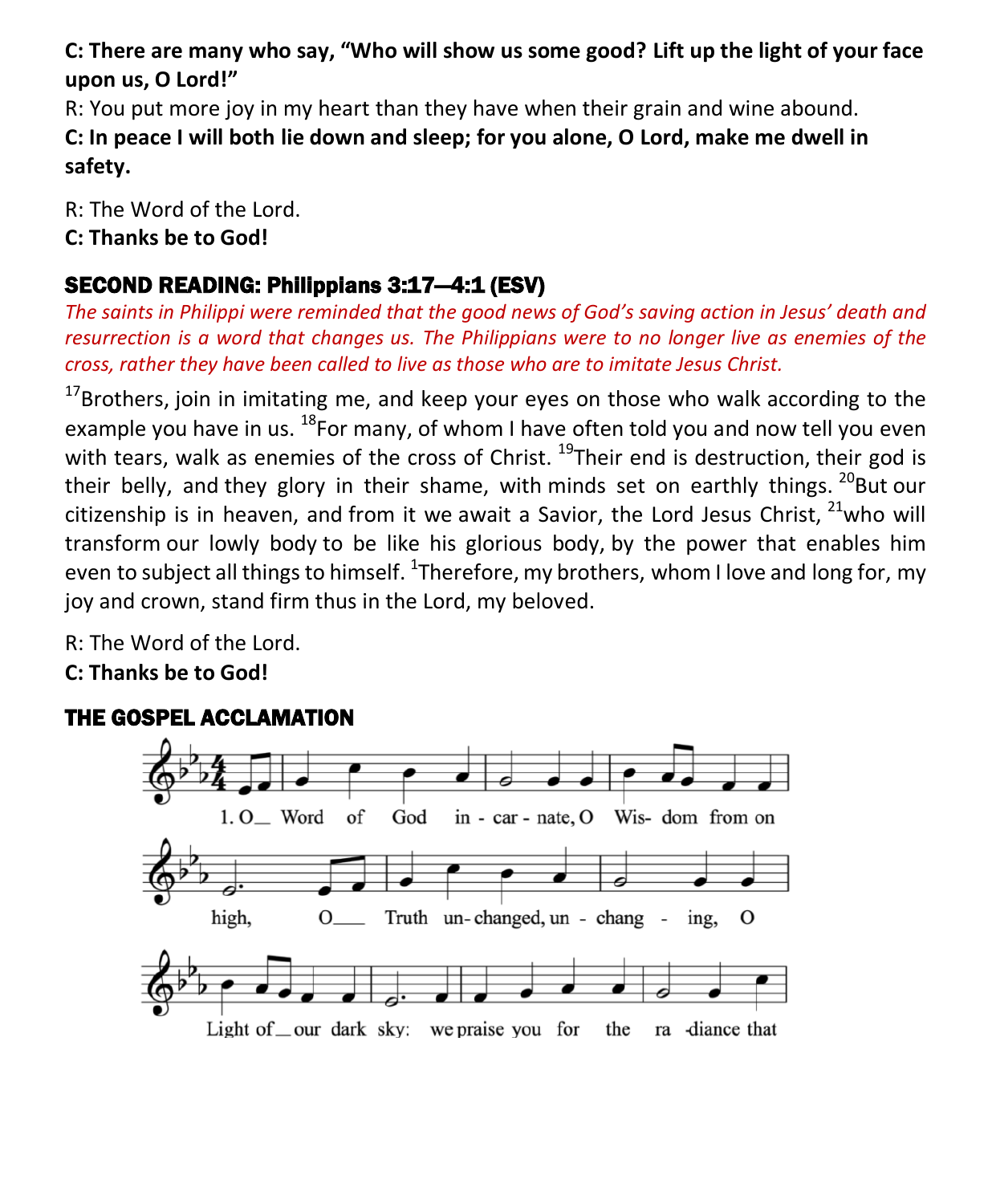

#### GOSPEL READING: Luke 13:31-35 (ESV)

P: The Holy Gospel according to Saint Luke, the 13<sup>th</sup> Chapter.

#### **C: Glory to you, O Lord!**

 $31$ At that very hour some Pharisees came and said to him, "Get away from here, for Herod wants to kill you." <sup>32</sup>And he said to them, "Go and tell that fox, 'Behold, I cast out demons and perform cures today and tomorrow, and the third day I finish my course.  $^{33}$ Nevertheless, I must go on my way today and tomorrow and the day following, for it cannot be that a prophet should perish away from Jerusalem.'  $34$ O Jerusalem, Jerusalem, the city that kills the prophets and stones those who are sent to it! How often would I have gathered your children together as a hen gathers her brood under her wings, and you were not willing! <sup>35</sup>Behold, your house is forsaken. And I tell you, you will not see me until you say, 'Blessed is he who comes in the name of the Lord!'"

P: This is the Gospel of our Lord!

**C: Praise to you, O Christ!** 

#### **SERMON**

#### HYMN OF THE DAY: In the Cross of Christ I Glory………………………..RECLAIM No. 138

#### OFFERING *and* OFFERING RESPONSE

*As the usher brings forward the offering,* please stand to *sing:*

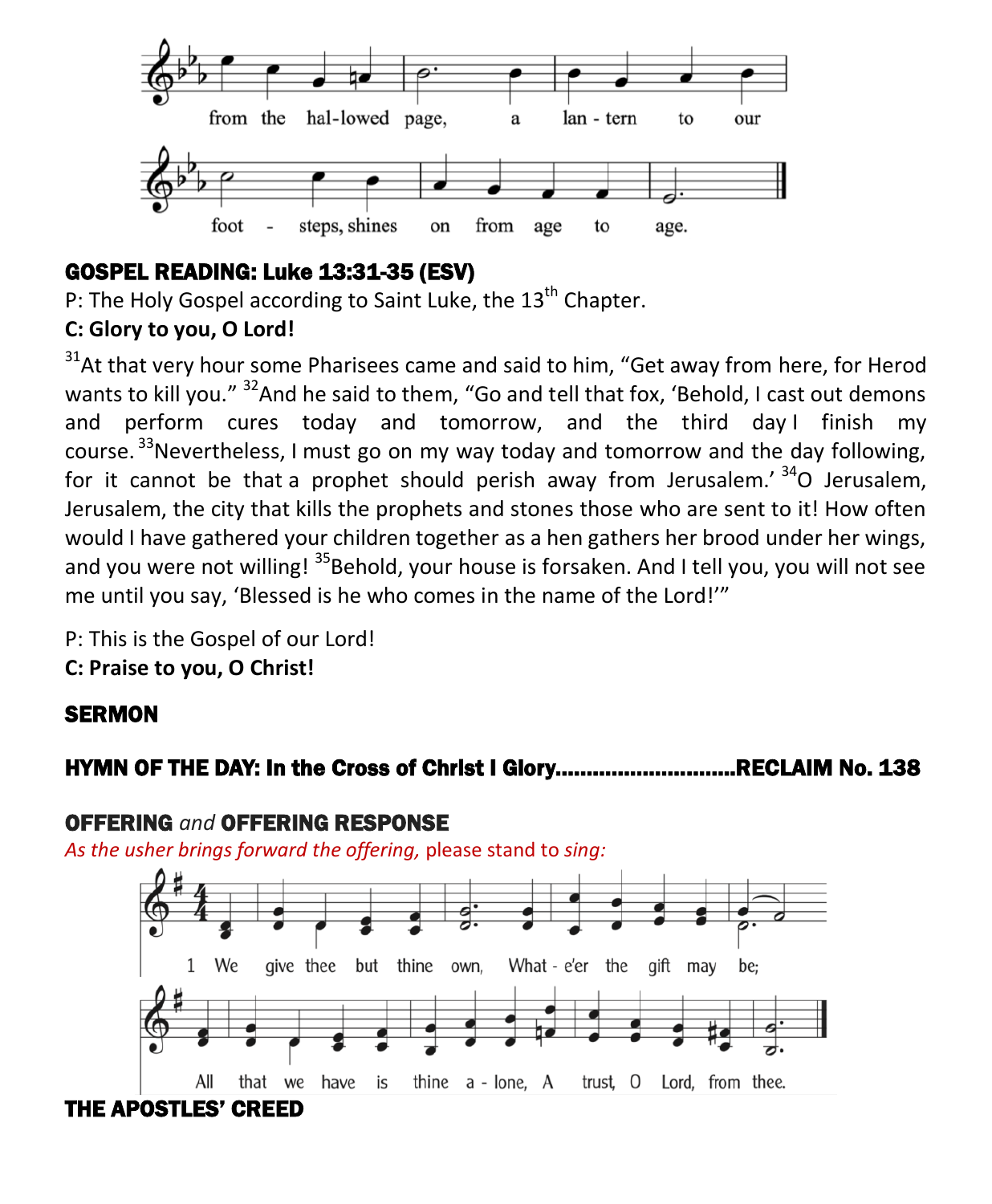*Having heard the Word of God, we respond with these words. By confessing one of the Church's most ancient and historic creeds, we express our unity in the faith; the same faith the universal body of Christ has confessed throughout countless generations of believers.* 

**I believe in God the Father almighty, creator of heaven and earth.**

**I believe in Jesus Christ, his only Son our Lord. He was conceived by the power of the Holy Spirit, and born of the virgin Mary. He suffered under Pontius Pilate, was crucified, died, and was buried. He descended into hell. On the third day he rose again. He ascended into heaven, and is seated at the right hand of the Father. He will come again to judge the living and the dead.**

**I believe in the Holy Spirit, the holy Christian Church, the communion of saints, the forgiveness of sins, the resurrection of the body, and the life everlasting. Amen**

#### PRAYERS OF THE PEOPLE

Each petition ends with the words *Lord, in your mercy*. Respond by saying *Hear our prayer.*

#### LORD'S PRAYER

**C: Our Father, who art in heaven, hallowed be thy name, thy kingdom come, thy will be done, on earth as it is in heaven. Give us this day our daily bread; and forgive us our trespasses, as we forgive those who trespass against us; and lead us, not into temptation, but deliver us from evil. For thine is the kingdom, and the power, and the glory, forever and ever. Amen.**

#### BENEDICTION

#### SENDING HYMN: Leaning on the Everlasting Arms……………………..RECLAIM No. 208

#### DISMISSAL

P: Go in peace, loving and serving in the name of our crucified and risen Lord. **C: Thanks be to God!**

#### POSTLUDE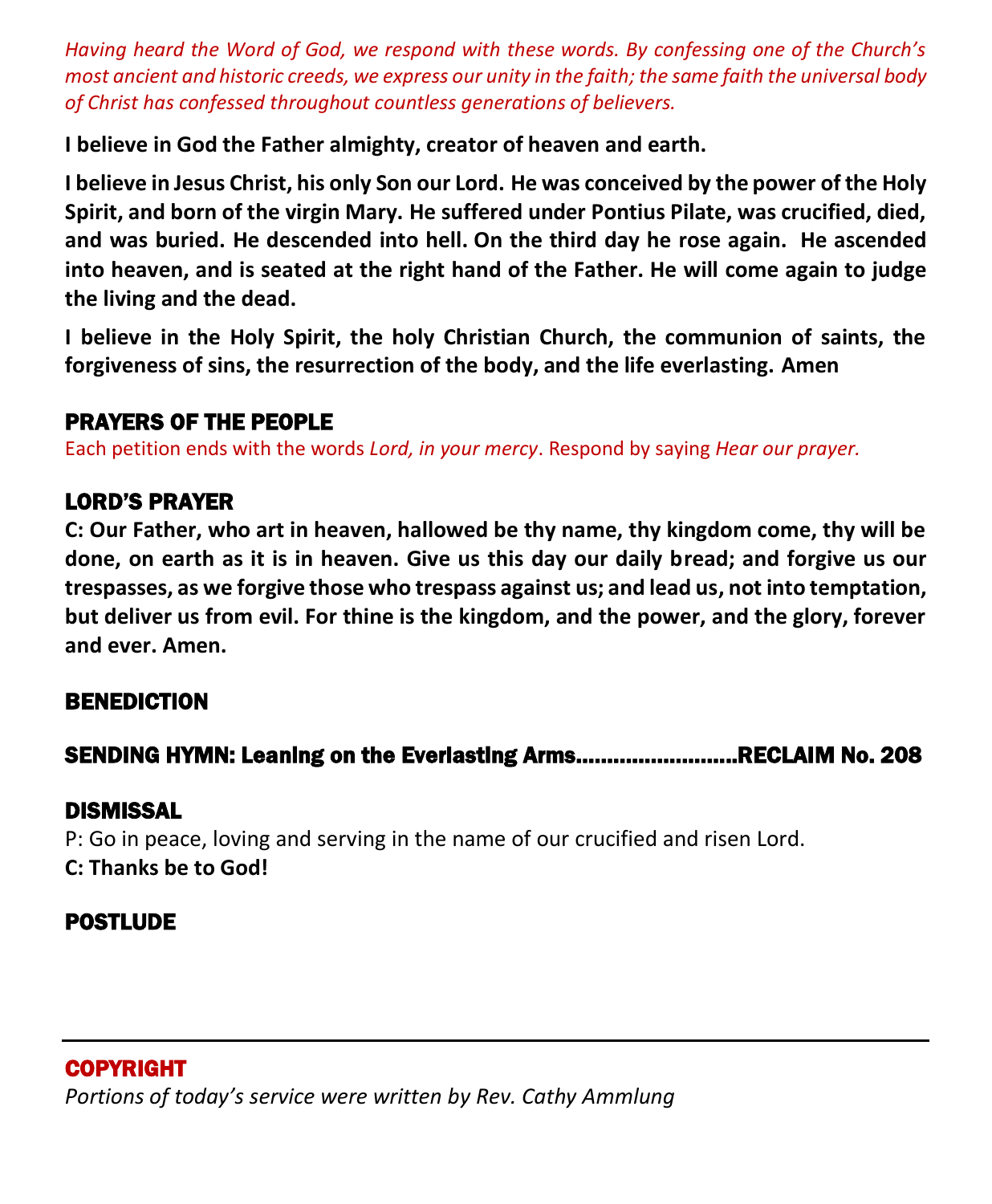#### THIS WEEK AT RESURRECTION LUTHERAN

| Sunday    | Mar. 13 | 9:30am             | Worship                       |
|-----------|---------|--------------------|-------------------------------|
|           |         | 10:30am            | <b>Congregational Meeting</b> |
| Monday    | Mar. 14 | 10:00am            | <b>Morning Prayer</b>         |
| Wednesday | Mar. 16 | Noon               | Lectionary Lunch              |
|           |         | 5:30pm             | <b>Choir Rehearsal</b>        |
|           |         | 6:15 <sub>pm</sub> | Midweek Lenten Soup           |
|           |         | 7:00pm             | Midweek Lenten Worship        |
| Thursday  | Mar. 17 | 8:00am             | Men's Bible Study             |
| Sunday    | Mar. 20 | 9:30am             | Worship                       |
|           |         | 10:30am            | Fellowship                    |

#### THOSE SERVING TODAY

Pastor: Rev. Aaron L. Deutsch **Keyboardist:** Kristen Matzke **Reader:** Karen Jaeck **Ushers:** Daryl and Rita Schoemaker **Greeters:** Bob and Meridel Kellogg **Tech Team:** Mike and Vicki Youngerberg **Ministers:** Every member of Resurrection Lutheran

#### CONTACT OUR PASTOR

**Cell Phone:** 605-742-4469 **Email:** [aaron.lee.deutsch@gmail.com](mailto:aaron.lee.deutsch@gmail.com)

*Pastor Aaron's office hours are Wednesdays from 1-3pm. He is in and out of the building every day, but you will consistently catch him in the office during these hours. Pastor Aaron is always available for pastoral conversations, home visits, and emergency care. The best way to reach him outside of office hours is via his cell phone.*